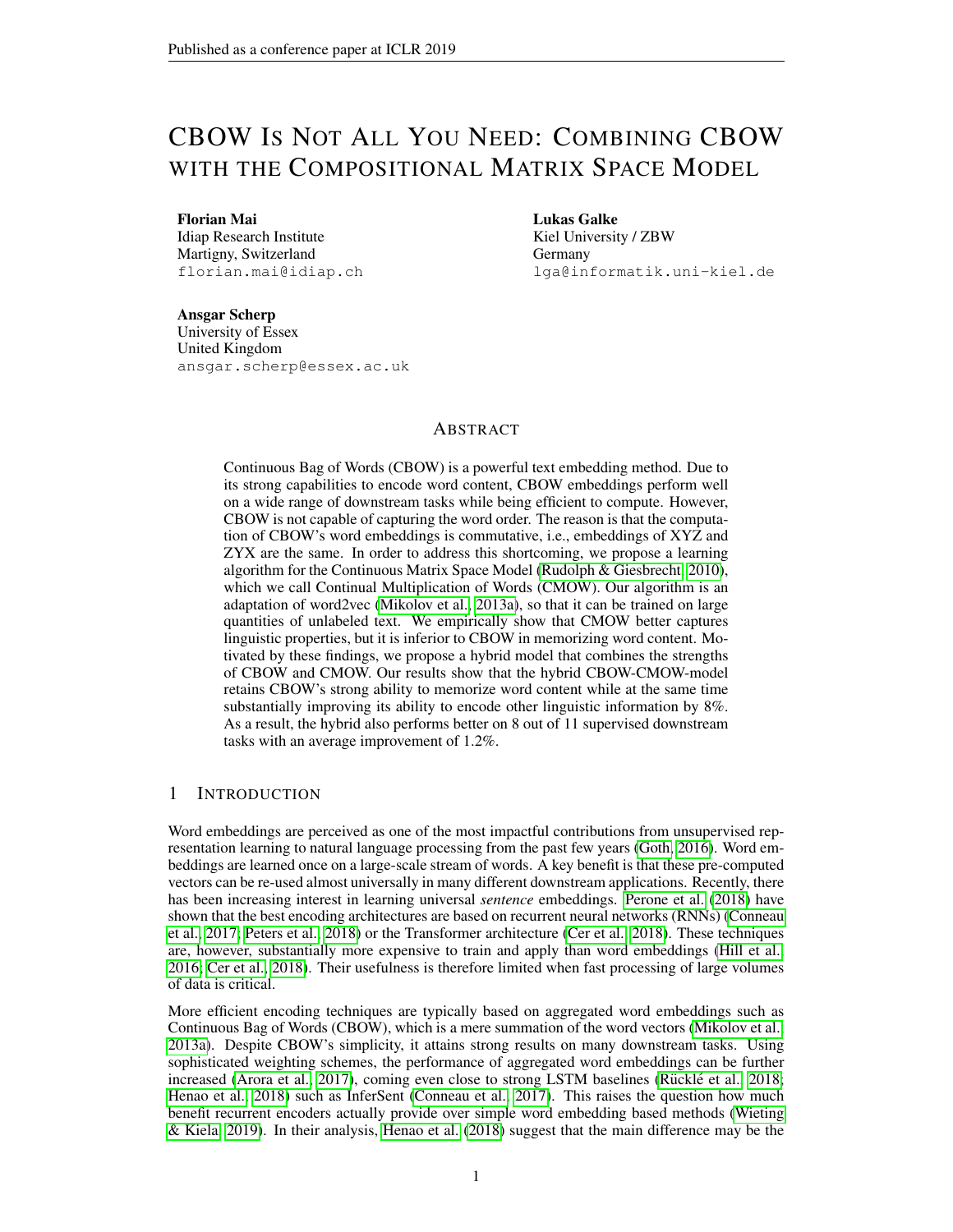ability to encode word order. In this paper, we propose an intuitive method to enhance aggregated word embeddings by word order awareness.

The major drawback of these CBOW-like approaches is that they are solely based on addition. However, *addition is not all you need*. Since it is a commutative operation, the aforementioned methods are not able to capture any notion of word order. However, word order information is crucial for some tasks, e.g., sentiment analysis [\(Henao et al., 2018\)](#page-8-5). For instance, the following two sentences yield the exact same embedding in an addition-based word embedding aggregation technique: "The movie was not awful, it was rather great." and "The movie was not great, it was rather awful." A classifier based on the CBOW embedding of these sentences would inevitably fail to distinguish the two different meanings [\(Goldberg, 2017,](#page-8-6) p. 151).

To alleviate this drawback, [Rudolph & Giesbrecht](#page-9-0) [\(2010\)](#page-9-0) propose to model each word as a matrix rather than a vector, and compose multiple word embeddings *via matrix multiplication rather than addition*. This so-called *Compositional Matrix Space Model* (CMSM) of language has powerful theoretical properties that subsume properties from vector-based models and symbolic approaches. The most obvious advantage is the non-commutativity of matrix multiplication as opposed to addition, which results in order-aware encodings.

In contrast to vector-based word embeddings, there is so far no solution to effectively train the parameters of word matrices on large-scale *unlabeled* data. Training schemes from previous work were specifically designed for sentiment analysis [\(Yessenalina & Cardie, 2011;](#page-9-6) [Asaadi & Rudolph,](#page-8-7) [2017\)](#page-8-7). Those require complex, multi-stage initialization, which indicates the difficulty of training CMSMs. We show that CMSMs can be trained in a similar way as the well-known CBOW model of word2vec [\(Mikolov et al., 2013a\)](#page-9-1). We make two simple yet critical changes to the initialization strategy and training objective of CBOW. Hence, we present the first unsupervised training scheme for CMSMs, which we call *Continual Multiplication Of Words* (CMOW).

We evaluate our model's capability to capture linguistic properties in the encoded text. We find that CMOW and CBOW have properties that are complementary. On the one hand, CBOW yields much stronger results at the word content memorization task. CMOW, on the other hand, offers an advantage in all other linguistic probing tasks, often by a wide margin. Thus, we propose a hybrid model to jointly learn the word vectors of CBOW and the word matrices for CMOW.

Our experimental results confirm the effectiveness of our hybrid CBOW-CMOW approach. At comparable embedding size, CBOW-CMOW retains CBOW's ability to memorize word content while at the same time improves the performance on the linguistic probing tasks by 8%. CBOW-CMOW outperforms CBOW at 8 out of 11 supervised downstream tasks scoring only 0.6% lower on the tasks where CBOW is slightly better. On average, the hybrid model improves the performance over CBOW by 1.2% on supervised downstream tasks, and by 0.5% on the unsupervised tasks.

In summary, our contributions are: (1) For the first time, we present an unsupervised, efficient training scheme for the Compositional Matrix Space Model. Key elements of our scheme are an initialization strategy and training objective that are specifically designed for training CMSMs. (2) We quantitatively demonstrate that the strengths of the resulting embedding model are complementary to classical CBOW embeddings. (3) We successfully combine both approaches into a hybrid model that is superior to its individual parts.

After giving a brief overview of the related work, we formally introduce CBOW, CMOW, and the hybrid model in Section [3.](#page-2-0) We describe our experimental setup and present the results in Section [4.](#page-4-0) The results are discussed in Section [5,](#page-6-0) before we conclude.

# 2 RELATED WORK

We present an algorithm for learning the weights of the Compositional Matrix Space Model [\(Rudolph & Giesbrecht, 2010\)](#page-9-0). To the best of our knowledge, only [Yessenalina & Cardie](#page-9-6) [\(2011\)](#page-9-6) and [Asaadi & Rudolph](#page-8-7) [\(2017\)](#page-8-7) have addressed this. They present complex, multi-level initialization strategies to achieve reasonable results. Both papers train and evaluate their model on sentiment analysis datasets only, but they do not evaluate their CMSM as a general-purpose sentence encoder.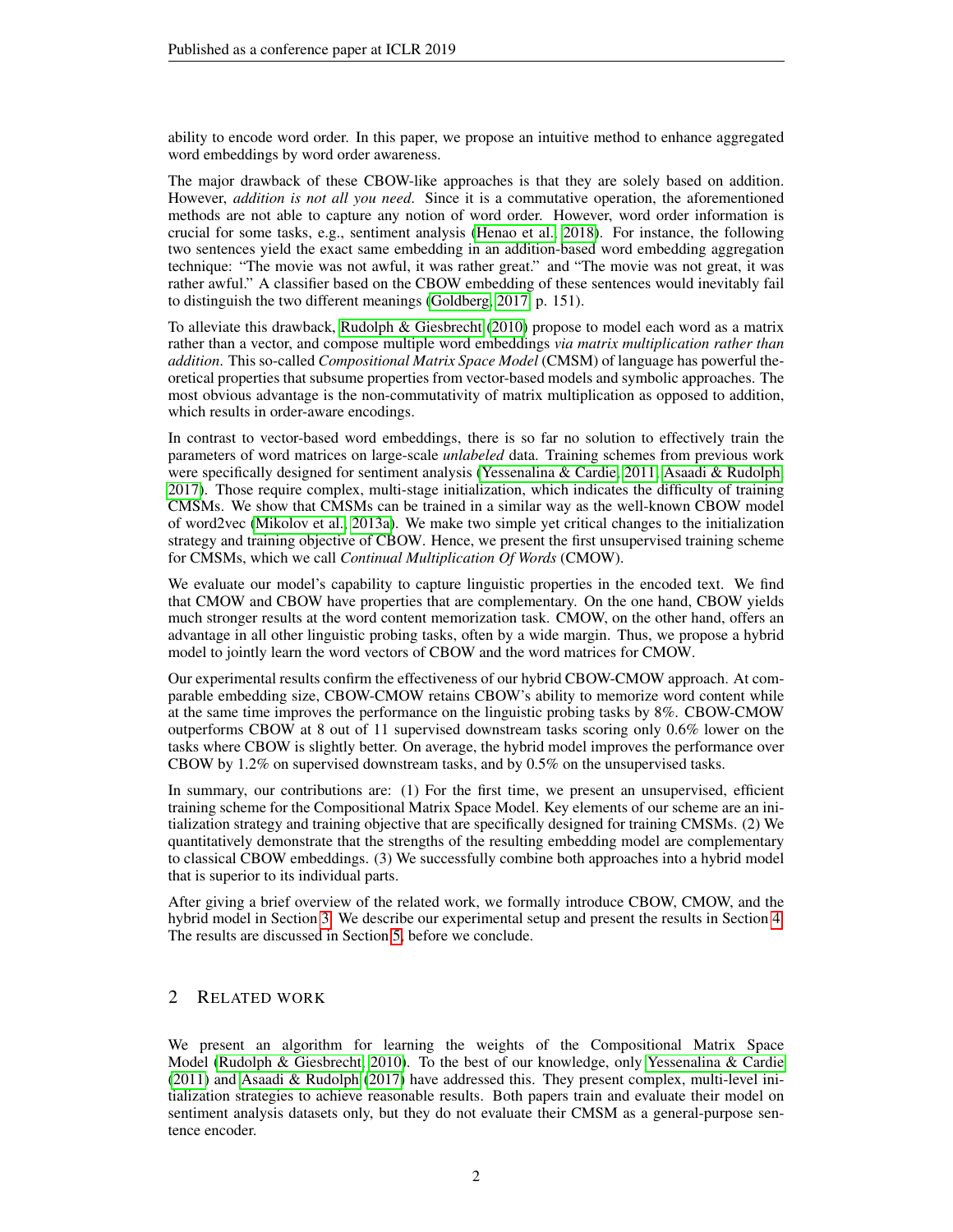Other works have represented words as matrices as well, but unlike our work not within the frame-work of the CMSM. [Grefenstette & Sadrzadeh](#page-8-8) [\(2011\)](#page-8-8) represent only relational words as matrices. [Socher et al.](#page-9-7) [\(2012\)](#page-9-7) and [Chung & Bowman](#page-8-9) [\(2018\)](#page-8-9) argue that while CMSMs are arguably more expressive than embeddings located in a vector space, the associativeness of matrix multiplication does not reflect the hierarchical structure of language. Instead, they represent the word sequence as a tree structure. [Socher et al.](#page-9-7) [\(2012\)](#page-9-7) directly represent each word as a matrix (and a vector) in a recursive neural network. [Chung & Bowman](#page-8-9) [\(2018\)](#page-8-9) present a two-layer architecture. In the first layer, pre-trained word embeddings are mapped to their matrix representation. In the second layer, a non-linear function composes the constituents.

Sentence embeddings have recently become an active field of research. A desirable property of the embeddings is that the encoded knowledge is useful in a variety of high-level downstream tasks. To this end, [Conneau & Kiela](#page-8-10) [\(2018\)](#page-8-10) and [Conneau et al.](#page-8-11) [\(2018\)](#page-8-11) introduced an evaluation framework for sentence encoders that tests both their performance on downstream tasks as well as their ability to capture linguistic properties. Most works focus on either i) the *ability* of encoders to capture appropriate semantics or on ii) training objectives that give the encoders *incentive* to capture those semantics. Regarding the former, large RNNs are by far the most popular [\(Conneau et al., 2017;](#page-8-1) [Kiros et al., 2015;](#page-9-8) [Tang et al., 2017;](#page-9-9) [Nie et al., 2017;](#page-9-10) [Hill et al., 2016;](#page-8-3) [McCann et al., 2017;](#page-9-11) [Peters](#page-9-3) [et al., 2018;](#page-9-3) [Logeswaran & Lee, 2018\)](#page-9-12), followed by convolutional neural networks [\(Gan et al.,](#page-8-12) [2017\)](#page-8-12). A third group are efficient methods that aggregate word embeddings [\(Wieting et al., 2016;](#page-9-13) [Arora et al., 2017;](#page-8-4) [Pagliardini et al., 2018;](#page-9-14) Rücklé et al., 2018). Most of the methods in the latter group are word order agnostic. Sent2Vec [\(Pagliardini et al., 2018\)](#page-9-14) is an exception in the sense that they also incorporate bigrams. Despite also employing an objective similar to CBOW, their work is very different to ours in that they still use addition as composition function. Regarding the training objectives, there is an ongoing debate whether language modeling [\(Peters et al., 2018;](#page-9-3) [Ruder &](#page-9-15) [Howard, 2018\)](#page-9-15), machine translation [\(McCann et al., 2017\)](#page-9-11), natural language inference [\(Conneau](#page-8-1) [et al., 2017\)](#page-8-1), paraphrase identification [\(Wieting et al., 2016\)](#page-9-13), or a mix of many tasks [\(Subramanian](#page-9-16) [et al., 2018\)](#page-9-16) is most appropriate for incentivizing the models to learn important aspects of language. In our study, we focus on adapting the well-known objective from word2vec [\(Mikolov et al., 2013a\)](#page-9-1) for the CMSM.

# <span id="page-2-0"></span>3 METHODS: CBOW AND CMOW

We formally present CBOW and CMOW encoders in a unified framework. Subsequently, we discuss the training objective, the initialization strategy, and the hybrid model.

### 3.1 TEXT ENCODING

We start with a lookup table for the word matrices, i.e., an embedding,  $E \in \mathbb{R}^{m \times d \times d}$ , where m is the vocabulary size and  $d$  is the dimensionality of the (square) matrices. We denote a specific word matrix of the embedding by  $E[\cdot]$ . By  $\Delta \in \{\sum_{n} \Pi\}$  we denote the function that aggregates word embeddings into a sentence embedding. Formally, given a sequence  $s$  of arbitrary length  $n$ , the sequence is encoded as  $\Delta_{i=1}^n E[s_i]$ . For  $\overline{\Delta} = \sum$ , the model becomes CBOW. By setting  $\overline{\Delta} = \prod$ (matrix multiplication), we obtain CMOW. Because the result of the aggregation for any prefix of the sequence is again a square matrix of shape  $d \times d$  irrespective of the aggregation function, the model is well defined for any non-zero sequence length. Thus, it can serve as a general-purpose text encoder.

Throughout the remainder of this paper, we denote the encoding step by  $\text{enc}^{\mathbf{E}}_{\Delta}(s)$  := flatten  $(\Delta_{i=1}^n E[s_i])$ , where flatten concatenates the columns of the matrices to obtain a vector that can be passed to the next layer.

#### <span id="page-2-1"></span>3.2 TRAINING OBJECTIVE

Motivated by its success, we employ a similar training objective as word2vec [\(Mikolov et al.,](#page-9-17) [2013b\)](#page-9-17). The objective consists of maximizing the conditional probability of a word  $w<sub>O</sub>$  in a certain context s:  $p(w_O \mid s)$ . For a word  $w_t$  at position t within a sentence, we consider the window of tokens  $(w_{t-c}, \ldots, w_{t+c})$  around that word. From that window, a target word  $w_O := \{w_{t+i}\}, i \in \{-c, \ldots, +c\}$  is selected. The remaining 2c words in the window are used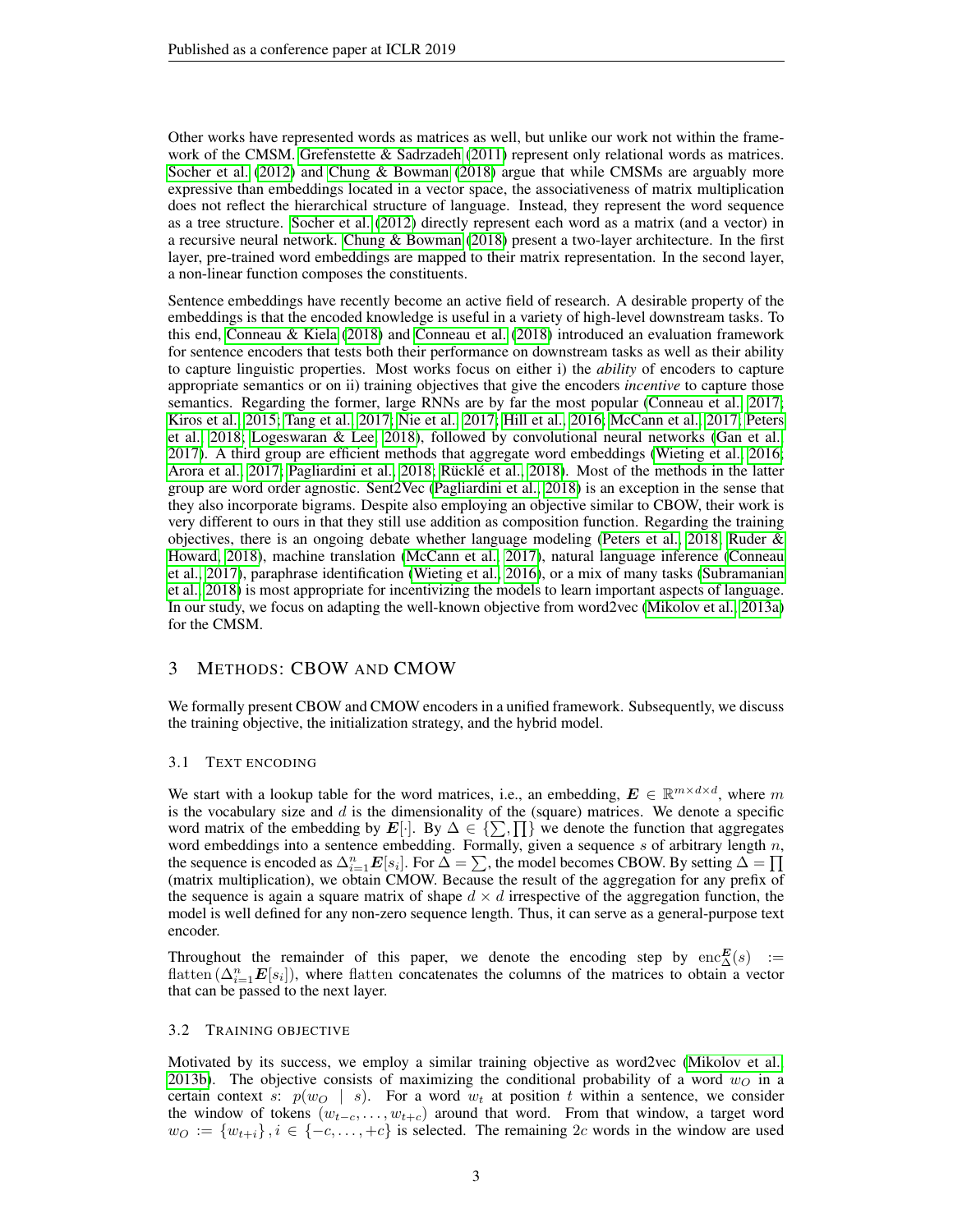as the context s. The training itself is conducted via negative sampling NEG-k, which is an efficient approximation of the softmax [\(Mikolov et al., 2013b\)](#page-9-17). For each positive example,  $k$  negative examples (noise words) are drawn from some noise distribution  $P_n(w)$ . The goal is to distinguish the target word w<sub>O</sub> from the randomly sampled noise words. Given the encoded input words enc<sub>∧</sub>(s), a logistic regression with weights  $v \in \mathbb{R}^{m \times d^2}$  is conducted to predict 1 for context words and 0 for noise words. The negative sampling training objective becomes:

<span id="page-3-0"></span>
$$
\log \sigma \left( v_{w_O}^T \operatorname{enc}^{\boldsymbol{E}}_{\Delta}(s) \right) + \sum_{i=1}^k \mathbb{E}_{w_i \sim P_n(w)} \left[ \log \sigma \left( -v_{w_i}^T \operatorname{enc}^{\boldsymbol{E}}_{\Delta}(s) \right) \right]
$$
(1)

In the original word2vec [\(Mikolov et al., 2013a\)](#page-9-1), the center word  $w_O := w_t$  is used as the target word. In our experiments, however, this objective did not yield to satisfactory results. We hypothesize that this objective is too easy to solve for a word order-aware text encoder, which diminishes incentive for the encoder to capture semantic information at the sentence level. Instead, we propose to select a random output word  $w_O \sim \mathcal{U}(\{w_{t-c}, \ldots, w_{t+c}\})$  from the window. The rationale is the following: By removing the information at which position the word was removed from the window, the model is forced to build a semantically rich representation of the *whole* sentence. For CMOW, modifying the objective leads to a large improvement on downstream tasks by 20.8% on average, while it does not make a difference for CBOW. We present details in the appendix (Section [B.1\)](#page-10-0).

### <span id="page-3-1"></span>3.3 INITIALIZATION

So far, only [Yessenalina & Cardie](#page-9-6) [\(2011\)](#page-9-6) and [Asaadi & Rudolph](#page-8-7) [\(2017\)](#page-8-7) have proposed algorithms for learning the parameters for the matrices in CMSMs. Both works devote particular attention to the initialization, noting that a standard initialization randomly sampled from  $\mathcal{N}(0, 0.1)$  does not work well due to the optimization problem being non-convex. To alleviate this, the authors of both papers propose rather complicated initialization strategies based on a bag-of-words solution [\(Yessenalina](#page-9-6) [& Cardie, 2011\)](#page-9-6) or incremental training, starting with two word phrases [\(Asaadi & Rudolph, 2017\)](#page-8-7). We instead propose an effective yet simple strategy, in which the embedding matrices are initialized close to the identity matrix.

We argue that modern optimizers based on stochastic gradient descent have proven to find good solutions to optimization problems even when those are non-convex as in optimizing the weights of deep neural networks. CMOW is essentially a deep linear neural network with flexible layers, where each layer corresponds to a word in the sentence. The output of the final layer is then used as an embedding for the sentence. A subsequent classifier may expect that all embeddings come from the same distribution. We argue that initializing the weights randomly from  $\mathcal{N}(0, 0.1)$  or any other distribution that has most of its mass around zero is problematic in such a setting. This includes the Glorot initialization [\(Glorot & Bengio, 2010\)](#page-8-13), which was designed to alleviate the problem of vanishing gradients. Figure [1](#page-4-1) illustrates the problem: With each multiplication, the values in the embedding become smaller (by about one order of magnitude). This leads to the undesirable effect that short sentences have a drastically different representation than larger ones, and that the embedding values vanish for long sequences.

To prevent this problem of vanishing values, we propose an initialization strategy, where each word embedding matrix  $E[w] \in \mathbb{R}^{d \times d}$  is initialized as a random deviation from the identity matrix:

$$
\boldsymbol{E}[w] := \begin{pmatrix} \mathcal{N}(0,0.1) & \dots & \mathcal{N}(0,0.1) \\ \vdots & \ddots & \vdots \\ \mathcal{N}(0,0.1) & \dots & \mathcal{N}(0,0.1) \end{pmatrix} + \boldsymbol{I}_d,
$$

It is intuitive and also easy to prove that the expected value of the multiplication of any number of such word embedding matrices is again the identity matrix (see Appendix [A\)](#page-10-1). Figure [1](#page-4-1) shows how our initialization strategy is able to prevent vanishing values. For training CMSMs, we observe a substantial improvement over Glorot initialization of 2.8% on average. We present details in Section [B.2](#page-11-0) of the appendix.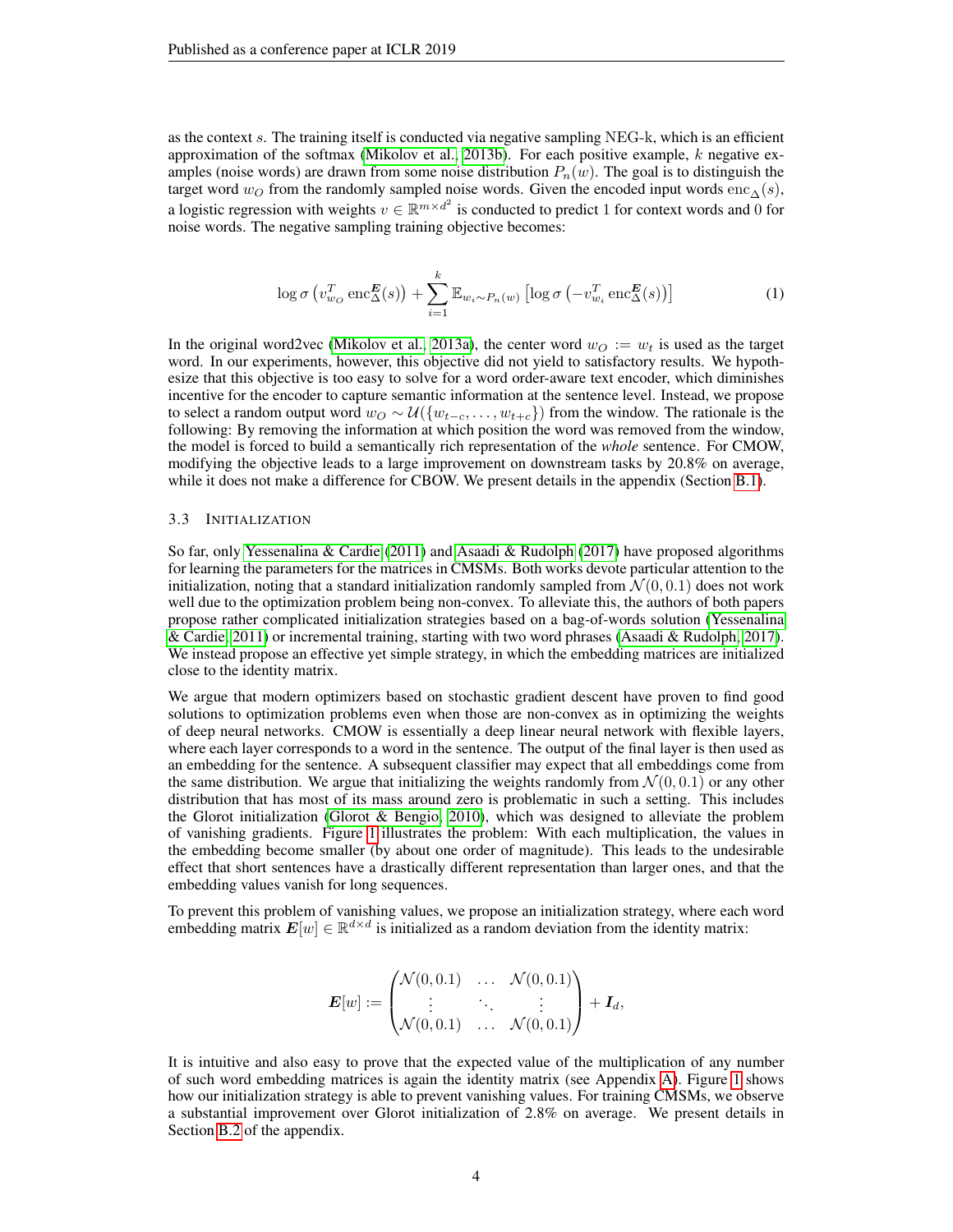<span id="page-4-1"></span>

Figure 1: Mean of the absolute values of the text embeddings (y-axis) plotted depending on the number of multiplications (x-axis) for the three initialization strategies. As one can see, the absolute value of the embeddings sharply decreases for the initialization strategies Glorot and  $\mathcal{N}(0, 0.1)$ the more multiplications are performed. In contrast, when our initialization method is applied, the absolute values of the embeddings have the same magnitude regardless of the sentence length.

#### 3.4 HYBRID CBOW-CMOW MODEL

Due to their different nature, CBOW and CMOW also capture different linguistic features from the text. It is therefore intuitive to expect that a hybrid model that combines the features of their constituent models also improves the performance on downstream tasks.

The simplest combination is to train CBOW and CMOW separately and concatenate the resulting sentence embeddings at test time. However, we did not find this approach to work well in preliminary experiments. We conjecture that there is still a considerable overlap in the features learned by each model, which hinders better performance on downstream tasks. To prevent redundancy in the learned features, we expose CBOW and CMOW to a shared learning signal by training them jointly. To this end, we modify Equation [1](#page-3-0) as follows:

$$
\log \sigma \left( v_{w_O}^T [\text{enc}_{\sum}^{\pmb{E_1}}(s); \text{enc}_{\prod}^{\pmb{E_2}}(s)] \right) + \sum_{i=1}^k \mathbb{E}_{w_i \sim P_n(w)} \left[ \log \sigma \left( -v_{w_i}^T [\text{enc}_{\sum}^{\pmb{E_1}}(s); \text{enc}_{\prod}^{\pmb{E_2}}(s)] \right) \right].
$$

Intuitively, the model uses logistic regression to predict the missing word from the concatenation of CBOW and CMOW embeddings. Again,  $E_i \in \mathbb{R}^{m \times d_i \times d_i}$  are separate word lookup tables for CBOW and CMOW, respectively, and  $v \in \mathbb{R}^{m \times (d_1^2 + d_2^2)}$  are the weights of the logistic regression.

#### <span id="page-4-0"></span>4 EXPERIMENTS

We conducted experiments to evaluate the effect of using our proposed models for training CMSMs. In this section, we describe the experimental setup and present the results on linguistic probing as well as downstream tasks.

#### 4.1 EXPERIMENTAL SETUP

In order to limit the total batch size and to avoid expensive tokenization steps as much as possible, we created each batch in the following way: 1,024 sentences from the corpus are selected at random.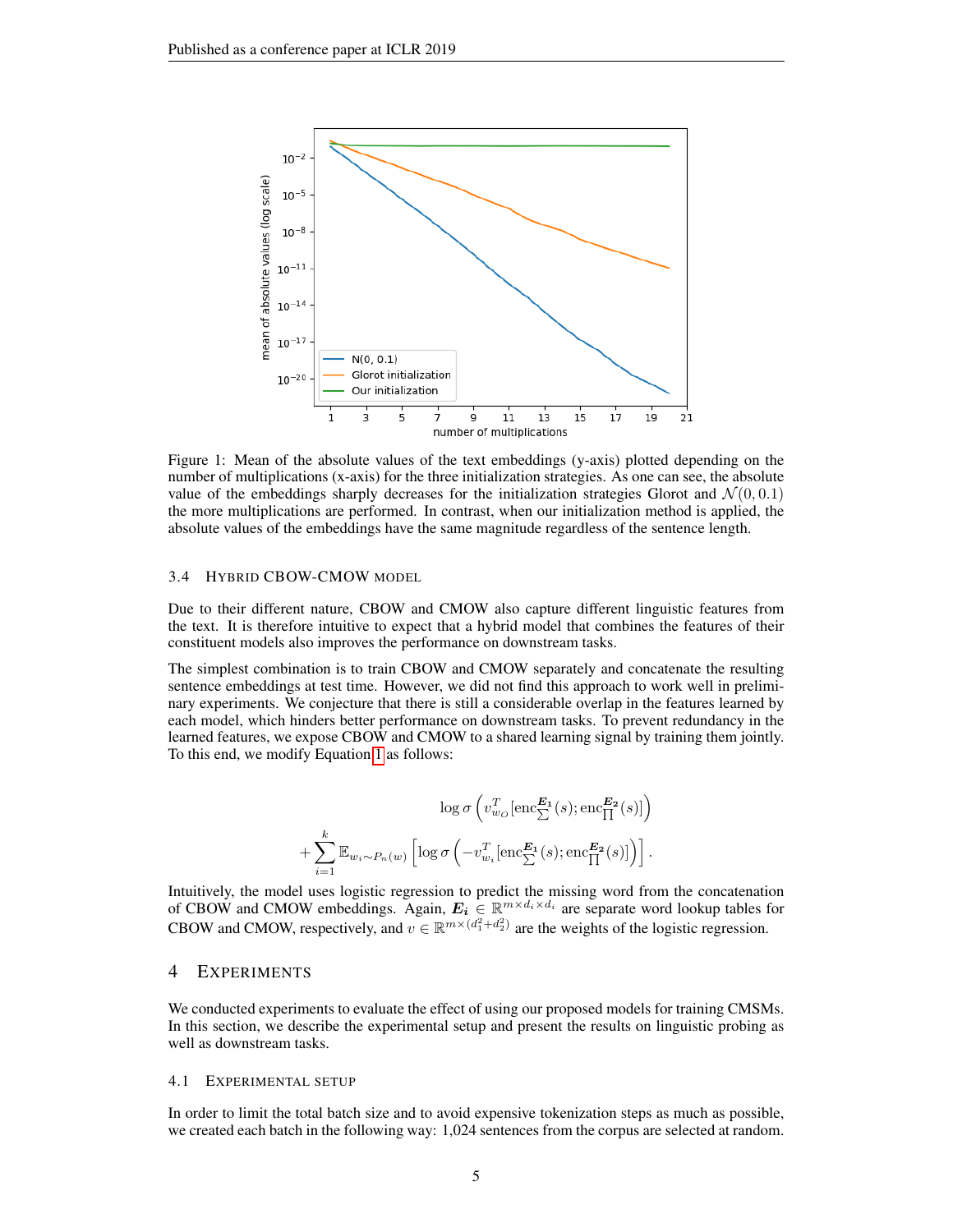After tokenizing each sentence, we randomly select (without replacement) at maximum 30 words from the sentence to function as center words for a context window of size  $c = 5$ , i.e., we generate up to 30 training samples per sentence. By padding with copies of the neutral element, we also include words as center words for which there are not enough words in the left or the right context. For CBOW, the neutral element is the zero matrix. For CMOW, the neutral element is the identity matrix.

We trained our models on the unlabeled UMBC news corpus [\(Han et al., 2013\)](#page-8-14), which consists of about 134 million sentences and 3 billion tokens. Each sentence has 24.8 words on average with a standard deviation of 14.6. Since we only draw 30 samples per sentence to limit the batch size, not all possible training examples are used in an epoch, which may result in slightly worse generalization if the model is trained for a fixed number of epochs. We therefore use 0.1% of the 134 million sentences for validation. After 1,000 updates (i.e., approximately every millionth training sample) the validation loss is calculated, and training terminates after 10 consecutive validations of no improvement. Following [Mikolov et al.](#page-9-17) [\(2013b\)](#page-9-17), we limit the vocabulary to the 30,000 mostfrequent words for comparing our different methods and their variants. Out-of-vocabulary words are discarded. The optimization is carried out by Adam [\(Kingma & Ba, 2015\)](#page-9-18) with an initial learning rate of 0.0003 and  $k = 20$  negative samples as suggested by [Mikolov et al.](#page-9-17) [\(2013b\)](#page-9-17) for rather small datasets. For the noise distribution  $P_n(w)$  we again follow [Mikolov et al.](#page-9-17) [\(2013b\)](#page-9-17) and use  $\mathcal{U}(w)^{3/4}/Z$ , where Z is the partition function to normalize the distribution.

We have trained five different models: CBOW and CMOW with  $d = 20$  and  $d = 28$ , which lead to 400-dimensional and 784-dimensional word embeddings, respectively. We also trained the Hybrid CBOW-CMOW model with  $d = 20$  for each component, so that the total model has 800 parameters per word in the lookup tables. We report the results of two more models: H-CBOW is the 400-dimensional CBOW component trained in Hybrid and H-CMOW is the respective CMOW component. Below, we compare the 800-dimensional Hybrid method to the 784-dimensional CBOW and CMOW models.

After training, only the encoder of the model enc $_{\Delta}^{E}$  is retained. We assess the capability to encode linguistic properties by evaluating on 10 linguistic probing tasks [\(Conneau et al., 2018\)](#page-8-11). In particular, the Word Content (WC) task tests the ability to memorize exact words in the sentence. Bigram Shift (BShift) analyzes the encoder's sensitivity to word order. The downstream performance is evaluated on 10 supervised and 6 unsupervised tasks from the SentEval framework [\(Conneau & Kiela, 2018\)](#page-8-10). We use the standard evaluation configuration, where a logistic regression classifier is trained on top of the embeddings.

### 4.2 RESULTS ON LINGUISTIC PROBING TASKS

Considering the linguistic probing tasks (see Table [1\)](#page-6-1), CBOW and CMOW show complementary results. While CBOW yields the highest performance at word content memorization, CMOW outperforms CBOW at all other tasks. Most improvements vary between 1-3 percentage points. The difference is approximately 8 points for CoordInv and Length, and even 21 points for BShift.

The hybrid model yields scores close to or even above the better model of the two on all tasks. In terms of relative numbers, the hybrid model improves upon CBOW in all probing tasks but WC and SOMO. The relative improvement averaged over all tasks is 8%. Compared to CMOW, the hybrid model shows rather small differences. The largest loss is by 4% on the CoordInv task. However, due to the large gain in WC (20.9%), the overall average gain is still 1.6%.

We now compare the jointly trained H-CMOW and H-CBOW with their separately trained 400 dimensional counterparts. We observe that CMOW loses most of its ability to memorize word content, while CBOW shows a slight gain. On the other side, H-CMOW shows, among others, improvements at BShift.

### 4.3 RESULTS ON DOWNSTREAM TASKS

Table [2](#page-6-2) shows the scores from the supervised downstream tasks. Comparing the 784-dimensional models, again, CBOW and CMOW seem to complement each other. This time, however, CBOW has the upperhand, matching or outperforming CMOW on all supervised downstream tasks except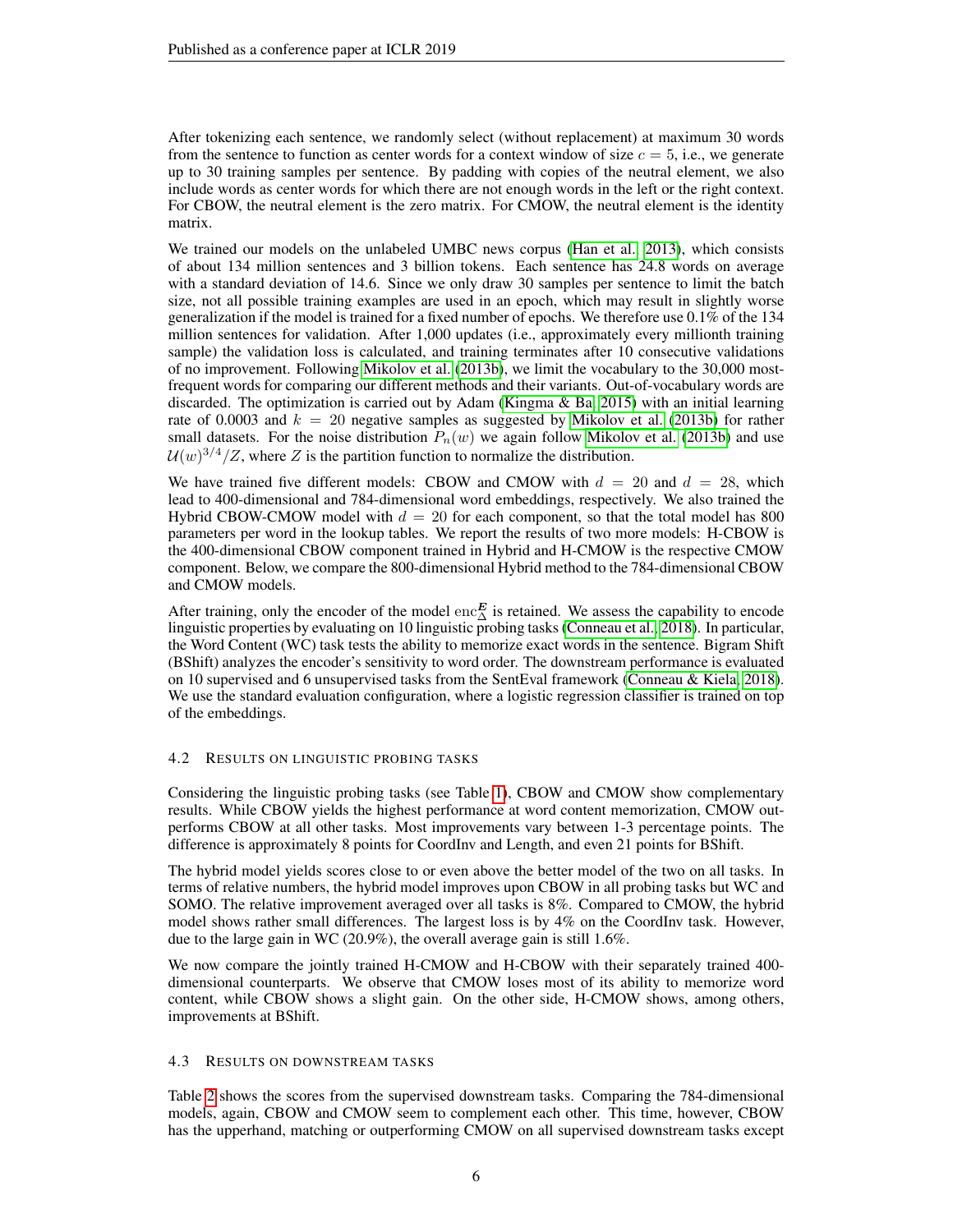| Dim | Method          | Depth    | <b>BShift</b> | SubiNum  | Tense    | CoordInv  | Length   | ObiNum   | TopConst | SOMO     | WС        |
|-----|-----------------|----------|---------------|----------|----------|-----------|----------|----------|----------|----------|-----------|
|     | <b>CBOW/400</b> | 32.5     | 50.2          | 78.9     | 78.7     | 53.6      | 73.6     | 79.0     | 69.6     | 48.9     | 86.7      |
|     | <b>CMOW/400</b> | 34.4     | 68.8          | 80.1     | 79.9     | 59.8      | 81.9     | 79.2     | 70.7     | 50.3     | 70.7      |
| 400 | <b>H-CBOW</b>   | 31.2     | 50.2          | 77.2     | 78.8     | 52.6      | 77.5     | 76.1     | 66.1     | 49.2     | 87.2      |
|     | <b>H-CMOW</b>   | 32.3     | 70.8          | 81.3     | 76.0     | 59.6      | 82.3     | 77.4     | 70.0     | 50.2     | 38.2      |
|     | <b>CBOW/784</b> | 33.0     | 49.6          | 79.3     | 78.4     | 53.6      | 74.5     | 78.6     | 72.0     | 49.6     | 89.5      |
| 784 | <b>CMOW/784</b> | 35.1     | 70.8          | 82.0     | 80.2     | 61.8      | 82.8     | 79.7     | 74.2     | 50.7     | 72.9      |
| 800 | Hybrid          | 35.0     | 70.8          | 81.7     | 81.0     | 59.4      | 84.4     | 79.0     | 74.3     | 49.3     | 87.6      |
|     | cmp. CBOW       | $+6.1\%$ | $+42.7%$      | $+3%$    | $+3.3\%$ | $+10.8\%$ | $+13.3%$ | $+0.5\%$ | $+3.2\%$ | $-0.6%$  | $-2.1\%$  |
|     | cmp. CMOW       | $-0.3\%$ | $+0\%$        | $-0.4\%$ | $+1\%$   | $-3.9\%$  | $+1.9\%$ | $-0.9\%$ | $+0.1\%$ | $-2.8\%$ | $+20.9\%$ |

<span id="page-6-1"></span>Table 1: Scores on the probing tasks attained by our models. Rows starting with "Cmp." show the relative change with respect to Hybrid.

<span id="page-6-2"></span>Table 2: Scores on supervised downstream tasks attained by our models. Rows starting with "Cmp." show the relative change with respect to Hybrid.

| Method          | <b>SUBJ</b> | CR       | MR       | MPOA     | MRPC     |          | TREC SICK-E | SST2     | SST <sub>5</sub> | STS-B     | SICK-R   |
|-----------------|-------------|----------|----------|----------|----------|----------|-------------|----------|------------------|-----------|----------|
| <b>CBOW/784</b> | 90.0        | 79.2     | 74.0     | 87.1     | 71.6     | 85.6     | 78.9        | 78.5     | 42.1             | 61.0      | 78.1     |
| <b>CMOW/784</b> | 87.5        | 73.4     | 70.6     | 87.3     | 69.6     | 88.0     | 77.2        | 74.7     | 37.9             | 56.5      | 76.2     |
| Hybrid          | 90.2        | 78.7     | 73.7     | 87.3     | 72.7     | 87.6     | 79.4        | 79.6     | 43.3             | 63.4      | 77.8     |
| cmp. CBOW       | $+0.2\%$    | $-0.6\%$ | $-0.4\%$ | $+0.2\%$ | $+1.5\%$ | $+2.3\%$ | $+0.6\%$    | $+1.4\%$ | $+2.9\%$         | $+3.9\%$  | $-0.4\%$ |
| cmp. CMOW       | $+3.1\%$    | $+7.2\%$ | $+4.4\%$ | $+0\%$   | $+4.5\%$ | $-0.5\%$ | $+2.9\%$    | $+6.7\%$ | $+14.3$          | $+12.2\%$ | $+2.1\%$ |

TREC by up to 4 points. On the TREC task, on the other hand, CMOW outperforms CBOW by 2.5 points.

Our jointly trained model is not more than 0.8 points below the better one of CBOW and CMOW on any of the considered supervised downstream tasks. On 7 out of 11 supervised tasks, the joint model even improves upon the better model, and on SST2, SST5, and MRPC the difference is more than 1 point. The average relative improvement over all tasks is 1.2%.

Regarding the unsupervised downstream tasks (Table [3\)](#page-6-3), CBOW is clearly superior to CMOW on all datasets by wide margins. For example, on STS13, CBOW's score is 50% higher. The hybrid model is able to repair this deficit, reducing the difference to 8%. It even outperforms CBOW on two of the tasks, and yields a slight improvement of 0.5% on average over all unsupervised downstream tasks. However, the variance in relative performance is notably larger than on the supervised downstream tasks.

# <span id="page-6-0"></span>5 DISCUSSION

Our CMOW model produces sentence embeddings that are approximately at the level of fast-Sent [\(Hill et al., 2016\)](#page-8-3). Thus, CMOW is a reasonable choice as a sentence encoder. Essential to the success of our training schema for the CMOW model are two changes to the original word2vec training. First, our initialization strategy improved the downstream performance by 2.8% compared to Glorot initialization. Secondly, by choosing the target word of the objective at random, the performance of CMOW on downstream tasks improved by 20.8% on average. Hence, our novel training scheme is the first that provides an effective way to obtain parameters for the Compositional Matrix Space Model of language from unlabeled, large-scale datasets.

<span id="page-6-3"></span>Table 3: Scores on unsupervised downstream tasks attained by our models. Rows starting with "Cmp." show the relative change with respect to Hybrid.

| Method      | <b>STS12</b> | <b>STS13</b> | <b>STS14</b> | <b>STS15</b> | STS <sub>16</sub> |
|-------------|--------------|--------------|--------------|--------------|-------------------|
| <b>CBOW</b> | 43.5         | 50.0         | 57.7         | 63.2         | 61.0              |
| <b>CMOW</b> | 39.2         | 31.9         | 38.7         | 49.7         | 52.2              |
| Hybrid      | 49.6         | 46.0         | 55.1         | 62.4         | 62.1              |
| cmp. CBOW   | $+14.6%$     | $-8\%$       | $-4.5\%$     | $-1.5\%$     | $+1.8\%$          |
| cmp. CMOW   | $+26.5%$     | $+44.2%$     | $+42.4$      | $+25.6%$     | $+19.0\%$         |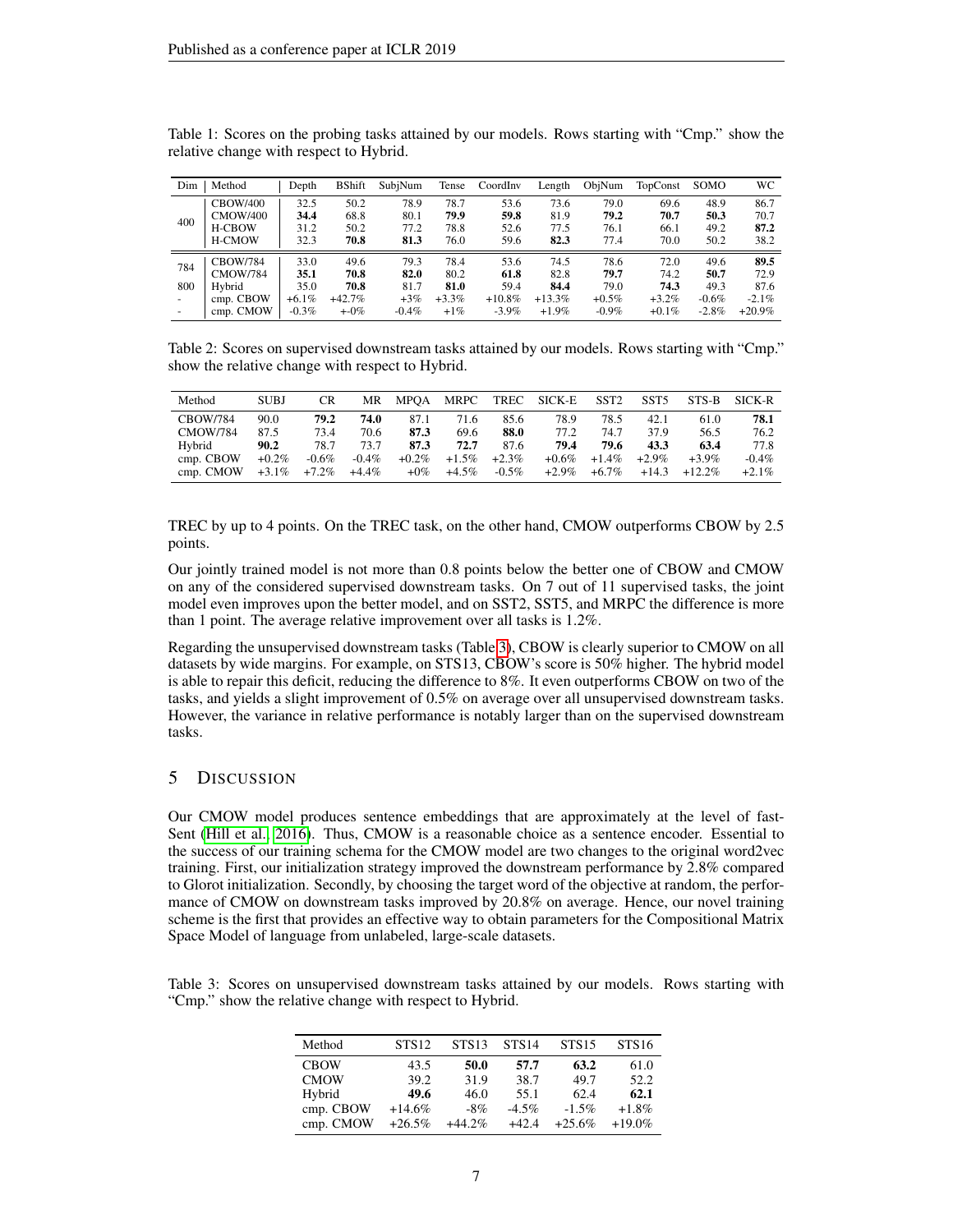Regarding the probing tasks, we observe that CMOW embeddings better encode the linguistic properties of sentences than CBOW. CMOW gets reasonably close to CBOW on some downstream tasks. However, CMOW does not in general supersede CBOW embeddings. This can be explained by the fact that CBOW is stronger at word content memorization, which is known to highly correlate with the performance on most downstream tasks [\(Conneau et al., 2018\)](#page-8-11). Yet, CMOW has an increased performance on the TREC question type classification task (88.0 compared to 85.6). The rationale is that this particular TREC task belongs to a class of downstream tasks that require capturing other linguistic properties apart from Word Content [\(Conneau et al., 2018\)](#page-8-11).

Due to joint training, our hybrid model learns to pick up the best features from CBOW and CMOW simultaneously. It enables both models to focus on their respective strengths. This can best be seen by observing that H-CMOW almost completely loses its ability to memorize word content. In return, H-CMOW has more capacity to learn other properties, as seen in the increase in performance at BShift and others. A complementary behavior can be observed for H-CBOW, whose scores on Word Content are increased. Consequently, with an  $8\%$  improvement on average, the hybrid model is substantially more linguistically informed than CBOW. This transfers to an overall performance improvement by 1.2% on average over 11 supervised downstream tasks, with large improvements on sentiment analysis tasks (SST2, SST5), question classification (TREC), and the sentence representation benchmark (STS-B). The improvements on these tasks is expected because they arguably depend on word order information. On the other tasks, the differences are small. Again, this can be explained by the fact that most tasks in the SentEval framework mainly depend on word content memorization [\(Conneau et al., 2018\)](#page-8-11), where the hybrid model does not improve upon CBOW.

Please note, the models in our study do not represent the state-of-the-art for sentence embeddings. [Perone et al.](#page-9-2) [\(2018\)](#page-9-2) show that better scores are achieved by LSTMs and Transformer models, but also by averaging word embedding from fastText [\(Mikolov et al., 2018\)](#page-9-19). These embeddings were trained on the CBOW objective, and are thus very similar to our models. However, they are trained on large corpora (600B tokens vs 3B in our study), use large vocabularies (2M vs 30k in our study), and incorporate numerous tricks to further enhance the quality of their models: word subsampling, subword-information, phrase representation, n-gram representations, position-dependent weighting, and corpus de-duplication. In the present study, we focus on comparing CBOW, CMOW, and the hybrid model in a scenario where we have full control over the independent variables. To single out the effect of the independent variables better, we keep our models relatively simple. Our analysis yields interesting insights on what our models learn when trained separately or jointly, which we consider more valuable in the long term for the research field of text representation learning.

We offer an efficient order-aware extension to embedding algorithms from the bag-of-words family. Our 784-dimensional CMOW embeddings can be computed at the same rate as CBOW embeddings. We empirically measured in our experiments 71k for CMOW vs. 61k for CBOW in terms of encoding sentences per second. This is because of the fast implementation of matrix multiplication in GPUs. It allows us to encode sentences approximately 5 times faster than using a simple Elman RNN of the same size (12k per second). Our matrix embedding approach also offers valuable theoretical advantages over RNNs and other autoregressive models. Matrix multiplication is associative such that only  $\log_2 n$  sequential steps are necessary to encode a sequence of size n. Besides parallelization, also dynamic programming techniques can be employed to further reduce the number of matrix multiplication steps, e. g., by pre-computing frequent bigrams. We therefore expect our matrix embedding approach to be specifically well-suited for large-scale, time-sensitive text encoding applications. Our hybrid model serves as a blueprint for using CMOW in conjunction with other existing embedding techniques such as fastText [\(Mikolov et al., 2018\)](#page-9-19).

# 6 CONCLUSION

We have presented the first efficient, unsupervised learning scheme for the word order aware Compositional Matrix Space Model. We showed that the resulting sentence embeddings capture linguistic features that are complementary to CBOW embeddings. We thereupon presented a hybrid model with CBOW that is able to combine the complementary strengths of both models to yield an improved downstream task performance, in particular on tasks that depend on word order information. Thus, our model narrows the gap in terms of representational power between simple word embedding based sentence encoders and highly non-linear recurrent sentence encoders.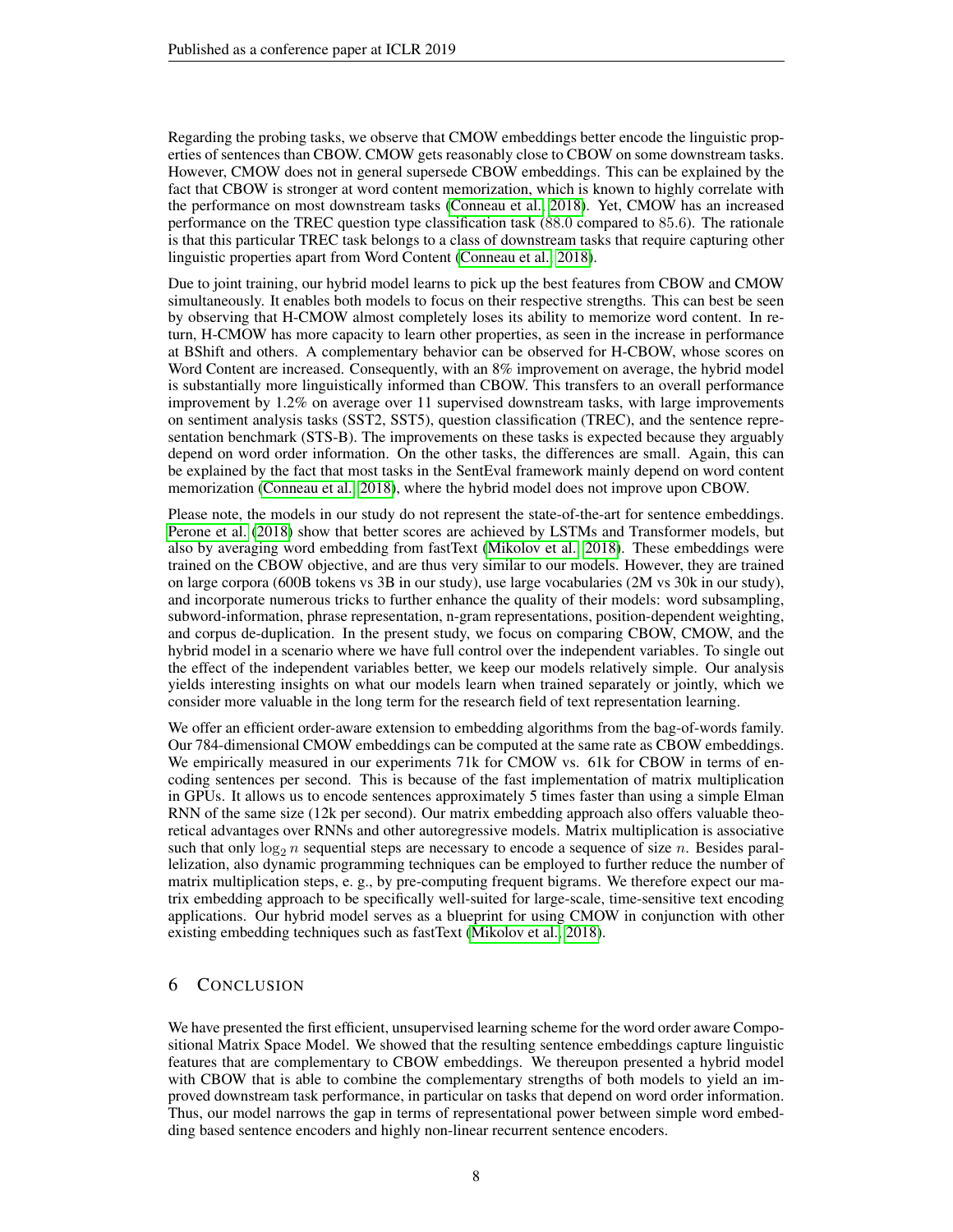We made the code for this paper available at [https://github.com/florianmai/](https://github.com/florianmai/word2mat) [word2mat](https://github.com/florianmai/word2mat).

#### ACKNOWLEDGEMENT

This research was supported by the Swiss National Science Foundation under the project Learning Representations of Abstraction for Opinion Summarisation (LAOS), grant number "FNS-30216".

#### **REFERENCES**

- <span id="page-8-4"></span>Sanjeev Arora, Yingyu Liang, and Tengyu Ma. A simple but tough-to-beat baseline for sentence embeddings. In *International Conference on Learning Representations*, 2017.
- <span id="page-8-7"></span>Shima Asaadi and Sebastian Rudolph. Gradual learning of matrix-space models of language for sentiment analysis. In *Rep4NLP@ACL*, pp. 178–185. Association for Computational Linguistics, 2017.
- <span id="page-8-2"></span>Daniel Cer, Yinfei Yang, Sheng-yi Kong, Nan Hua, Nicole Limtiaco, Rhomni St John, Noah Constant, Mario Guajardo-Cespedes, Steve Yuan, Chris Tar, et al. Universal sentence encoder. *arXiv preprint arXiv:1803.11175*, 2018.
- <span id="page-8-9"></span>WooJin Chung and Samuel R Bowman. The lifted matrix-space model for semantic composition. In *Proceedings of the 22nd Conference on Computational Natural Language Learning (CoNLL 2018)*, 2018.
- <span id="page-8-10"></span>Alexis Conneau and Douwe Kiela. Senteval: An evaluation toolkit for universal sentence representations. In *LREC*. European Language Resources Association (ELRA), 2018.
- <span id="page-8-1"></span>Alexis Conneau, Douwe Kiela, Holger Schwenk, Loïc Barrault, and Antoine Bordes. Supervised learning of universal sentence representations from natural language inference data. In *EMNLP*, pp. 670–680. Association for Computational Linguistics, 2017.
- <span id="page-8-11"></span>Alexis Conneau, Loïc Barrault, Guillaume Lample, Germán Kruszewski, and Marco Baroni. What you can cram into a single \\$&!#\* vector: Probing sentence embeddings for linguistic properties. In *ACL (1)*, pp. 2126–2136. Association for Computational Linguistics, 2018.
- <span id="page-8-12"></span>Zhe Gan, Yunchen Pu, Ricardo Henao, Chunyuan Li, Xiaodong He, and Lawrence Carin. Learning generic sentence representations using convolutional neural networks. In *EMNLP*, pp. 2390– 2400. Association for Computational Linguistics, 2017.
- <span id="page-8-13"></span>Xavier Glorot and Yoshua Bengio. Understanding the difficulty of training deep feedforward neural networks. In *AISTATS*, volume 9 of *JMLR Proceedings*, pp. 249–256. JMLR.org, 2010.
- <span id="page-8-6"></span>Yoav Goldberg. *Neural Network Methods for Natural Language Processing*. Synthesis Lectures on Human Language Technologies. Morgan & Claypool Publishers, 2017. doi: 10.2200/ S00762ED1V01Y201703HLT037.
- <span id="page-8-0"></span>Gregory Goth. Deep or shallow, NLP is breaking out. *Commun. ACM*, 59(3):13–16, 2016.
- <span id="page-8-8"></span>Edward Grefenstette and Mehrnoosh Sadrzadeh. Experimental support for a categorical compositional distributional model of meaning. In *EMNLP*, pp. 1394–1404. ACL, 2011.
- <span id="page-8-14"></span>Lushan Han, Abhay L. Kashyap, Tim Finin, James Mayfield, and Jonathan Weese. Umbc ebiquitycore: Semantic textual similarity systems. In *\*SEM@NAACL-HLT*, pp. 44–52. Association for Computational Linguistics, 2013.
- <span id="page-8-5"></span>Ricardo Henao, Chunyuan Li, Lawrence Carin, Qinliang Su, Dinghan Shen, Guoyin Wang, Wenlin Wang, Martin Renqiang Min, and Yizhe Zhang. Baseline needs more love: On simple wordembedding-based models and associated pooling mechanisms. In *ACL (1)*, pp. 440–450. Association for Computational Linguistics, 2018.
- <span id="page-8-3"></span>Felix Hill, Kyunghyun Cho, and Anna Korhonen. Learning distributed representations of sentences from unlabelled data. In *HLT-NAACL*, pp. 1367–1377. The Association for Computational Linguistics, 2016.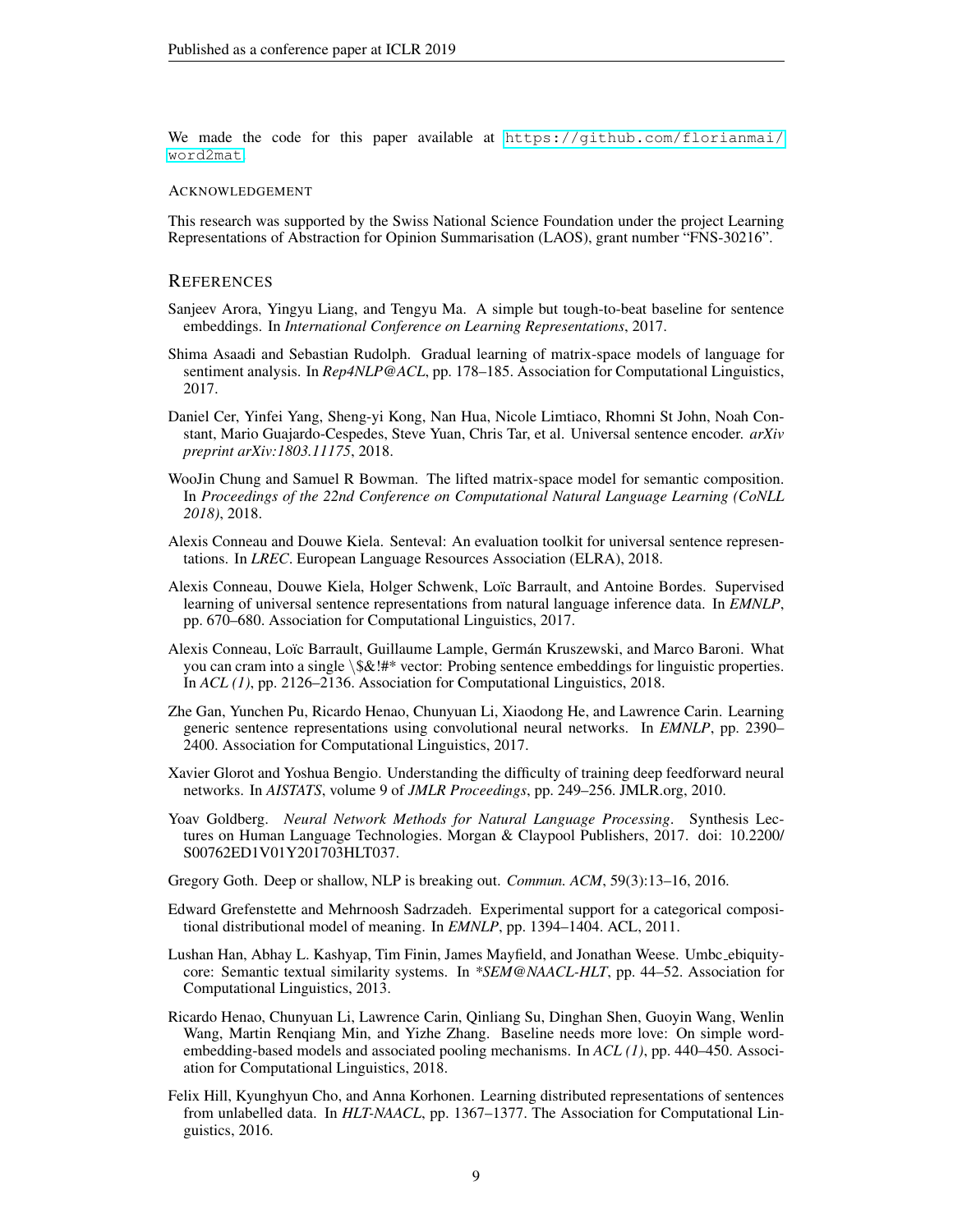- <span id="page-9-18"></span>Diederik Kingma and Jimmy Ba. Adam: A method for stochastic optimization. In *International Conference on Learning Representations*, 2015.
- <span id="page-9-8"></span>Ryan Kiros, Yukun Zhu, Ruslan Salakhutdinov, Richard S. Zemel, Raquel Urtasun, Antonio Torralba, and Sanja Fidler. Skip-thought vectors. In *NIPS*, pp. 3294–3302, 2015.
- <span id="page-9-12"></span>Lajanugen Logeswaran and Honglak Lee. An efficient framework for learning sentence representations. In *International Conference on Learning Representations*, 2018.
- <span id="page-9-11"></span>Bryan McCann, James Bradbury, Caiming Xiong, and Richard Socher. Learned in translation: Contextualized word vectors. In *NIPS*, pp. 6297–6308, 2017.
- <span id="page-9-1"></span>Tomas Mikolov, Kai Chen, Greg Corrado, and Jeffrey Dean. Efficient estimation of word representations in vector space. In *Workshop at the International Conference on Learning Representations*, 2013a.
- <span id="page-9-17"></span>Tomas Mikolov, Ilya Sutskever, Kai Chen, Gregory S. Corrado, and Jeffrey Dean. Distributed representations of words and phrases and their compositionality. In *NIPS*, pp. 3111–3119, 2013b.
- <span id="page-9-19"></span>Tomas Mikolov, Edouard Grave, Piotr Bojanowski, Christian Puhrsch, and Armand Joulin. Advances in pre-training distributed word representations. In *LREC*. European Language Resources Association (ELRA), 2018.
- <span id="page-9-10"></span>Allen Nie, Erin D Bennett, and Noah D Goodman. Dissent: Sentence representation learning from explicit discourse relations. *arXiv preprint arXiv:1710.04334*, 2017.
- <span id="page-9-14"></span>Matteo Pagliardini, Prakhar Gupta, and Martin Jaggi. Unsupervised learning of sentence embeddings using compositional n-gram features. In *NAACL-HLT*, pp. 528–540. Association for Computational Linguistics, 2018.
- <span id="page-9-2"></span>Christian S Perone, Roberto Silveira, and Thomas S Paula. Evaluation of sentence embeddings in downstream and linguistic probing tasks. *arXiv preprint arXiv:1806.06259*, 2018.
- <span id="page-9-3"></span>Matthew E. Peters, Mark Neumann, Mohit Iyyer, Matt Gardner, Christopher Clark, Kenton Lee, and Luke Zettlemoyer. Deep contextualized word representations. In *NAACL-HLT*, pp. 2227–2237. Association for Computational Linguistics, 2018.
- <span id="page-9-4"></span>Andreas Rücklé, Steffen Eger, Maxime Peyrard, and Iryna Gurevych. Concatenated  $p$ mean word embeddings as universal cross-lingual sentence representations. *arXiv preprint arXiv:1803.01400*, 2018.
- <span id="page-9-15"></span>Sebastian Ruder and Jeremy Howard. Universal language model fine-tuning for text classification. In *ACL (1)*, pp. 328–339. Association for Computational Linguistics, 2018.
- <span id="page-9-0"></span>Sebastian Rudolph and Eugenie Giesbrecht. Compositional matrix-space models of language. In *ACL*, pp. 907–916. The Association for Computer Linguistics, 2010.
- <span id="page-9-7"></span>Richard Socher, Brody Huval, Christopher D. Manning, and Andrew Y. Ng. Semantic compositionality through recursive matrix-vector spaces. In *EMNLP-CoNLL*, pp. 1201–1211. ACL, 2012.
- <span id="page-9-16"></span>Sandeep Subramanian, Adam Trischler, Yoshua Bengio, and Christopher J Pal. Learning general purpose distributed sentence representations via large scale multi-task learning. In *International Conference on Learning Representations*, 2018.
- <span id="page-9-9"></span>Shuai Tang, Hailin Jin, Chen Fang, Zhaowen Wang, and Virginia R. de Sa. Rethinking skip-thought: A neighborhood based approach. In *Rep4NLP@ACL*, pp. 211–218. Association for Computational Linguistics, 2017.
- <span id="page-9-5"></span>John Wieting and Douwe Kiela. No training required: Exploring random encoders for sentence classification. In *International Conference on Learning Representations*, 2019.
- <span id="page-9-13"></span>John Wieting, Mohit Bansal, Kevin Gimpel, and Karen Livescu. Towards universal paraphrastic sentence embeddings. In *International Conference on Learning Representations*, 2016.
- <span id="page-9-6"></span>Ainur Yessenalina and Claire Cardie. Compositional matrix-space models for sentiment analysis. In *EMNLP*, pp. 172–182. ACL, 2011.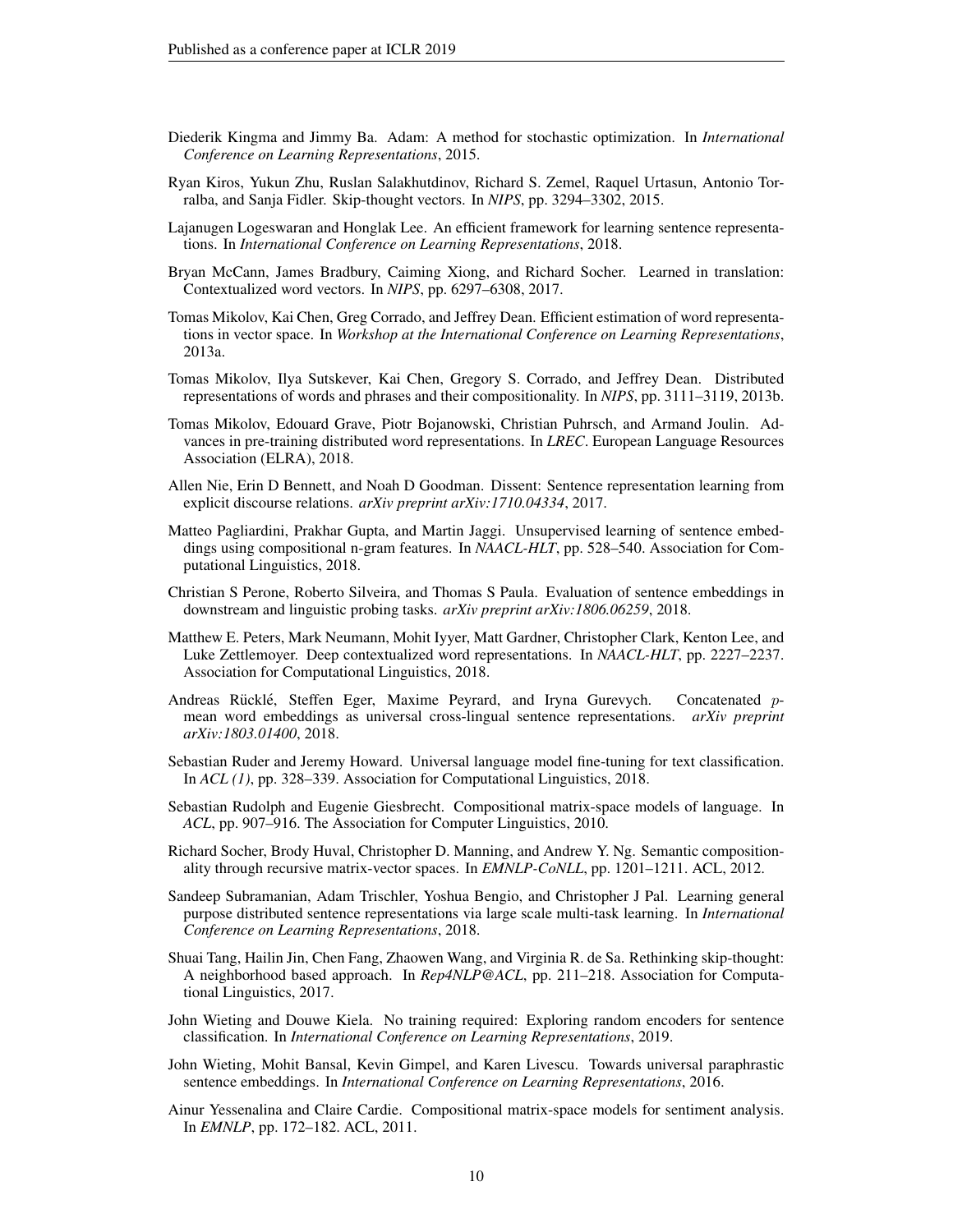## **APPENDICES**

## <span id="page-10-1"></span>A PROOF OF CONSTANT EXPECTED VALUE OF MATRIX MULTIPLICATION

The statement that we formally proof is the following. For any sequence  $s = s_1 \dots s_n$ :

$$
\forall 1 \leq k \leq n : \mathbb{E}[\text{enc}_{\prod}(s_1, \ldots, s_k)] = \mathbf{I}_d.
$$

The basis  $(n = 1)$  follows trivially due to the expected value of each entry being the mean of the normal distribution. For the induction step, let  $\mathbb{E}[\prod_{i=1}^{n}$  $\prod_{i=1} (W_i)]=\boldsymbol{I}_d.$  It follows:

$$
\mathbb{E}[\prod_{i=1}^{n+1}(W_i)]
$$
\n
$$
=\mathbb{E}[\prod_{i=1}^{n}(W_i)\cdot W_{n+1}]
$$
\n
$$
=\mathbb{E}[\prod_{i=1}^{n}(W_i)]\cdot \mathbb{E}[W_{n+1}]
$$
\n(Independence)\n
$$
=I_d\cdot \mathbb{E}[W_{n+1}]
$$
\n(Hypothesis)\n
$$
=I_d\cdot I_d
$$
\n(Exp. val of each entry)\n
$$
=I_d
$$

## B FURTHER EXPERIMENTS AND RESULTS

#### <span id="page-10-0"></span>B.1 COMPARISON OF OBJECTIVES

In Section [3.2,](#page-2-1) we describe a more general training objective than the classical CBOW objective from [Mikolov et al.](#page-9-1) [\(2013a\)](#page-9-1). The original objective always sets the center word from the window of tokens  $(w_{t-c}, \ldots, w_{t+c})$  as target word,  $w_O = w_t$ . In preliminary experiments, this did not yield satisfactory results. We believe that this objective is too simple for learning sentence embeddings that capture semantic information. Therefore, we experimented a variant where the target word is sampled randomly from a uniform distribution,  $w_O := \mathcal{U}(\{w_{t-c}, \ldots, w_{t+c}\}).$ 

To test the effectiveness of this modified objective, we evaluate it with the same experimental setup as described in Section [4.](#page-4-0) Table [4](#page-10-2) lists the results on the linguistic probing tasks. CMOW-C and CBOW-C refer to the models where the center word is used as the target. CMOW-R and CBOW-R refer to the models where the target word is sampled randomly. While CMOW-R and CMOW-C perform comparably on most probing tasks, CMOW-C yields 5 points lower scores on WordContent and BigramShift. Consequently, CMOW-R also outperforms CMOW-C on 10 out of 11 supervised downstream tasks and on all unsupervised downstream tasks, as shown in Tables [5](#page-11-1) and [6,](#page-11-2) respectively. On average over all downstream tasks, the relative improvement is 20.8%. For CBOW, the scores on downstream tasks increase on some tasks and decrease on others. The differences are miniscule. On average over all 16 downstream tasks, CBOW-R scores 0.1% lower than CBOW-C.

Table 4: Scores for different training objectives on the linguistic probing tasks.

<span id="page-10-2"></span>

| Method | Depth | BShift | SubjNum |      | Tense CoordInv | Length | ObiNum | TopConst | SOMO | WС   |
|--------|-------|--------|---------|------|----------------|--------|--------|----------|------|------|
| CMOW-C | 36.2  | 66.0   | 81.1    | 78.7 | 61.7           | 83.9   | 79.1   | 73.6     | 50.4 | 66.8 |
| CMOW-R | 35.1  | 70.8   | 82.0    | 80.2 | 61.8           | 82.8   | 79.7   | 74.2     | 50.7 | 72.9 |
| CBOW-C | 34.3  | 50.5   | 79.8    | 79.9 | 53.0           | 75.9   | 79.8   | 72.9     | 48.6 | 89.0 |
| CBOW-R | 33.0  | 49.6   | 79.3    | 78.4 | 53.6           | 74.5   | 78.6   | 72.0     | 49.6 | 89.5 |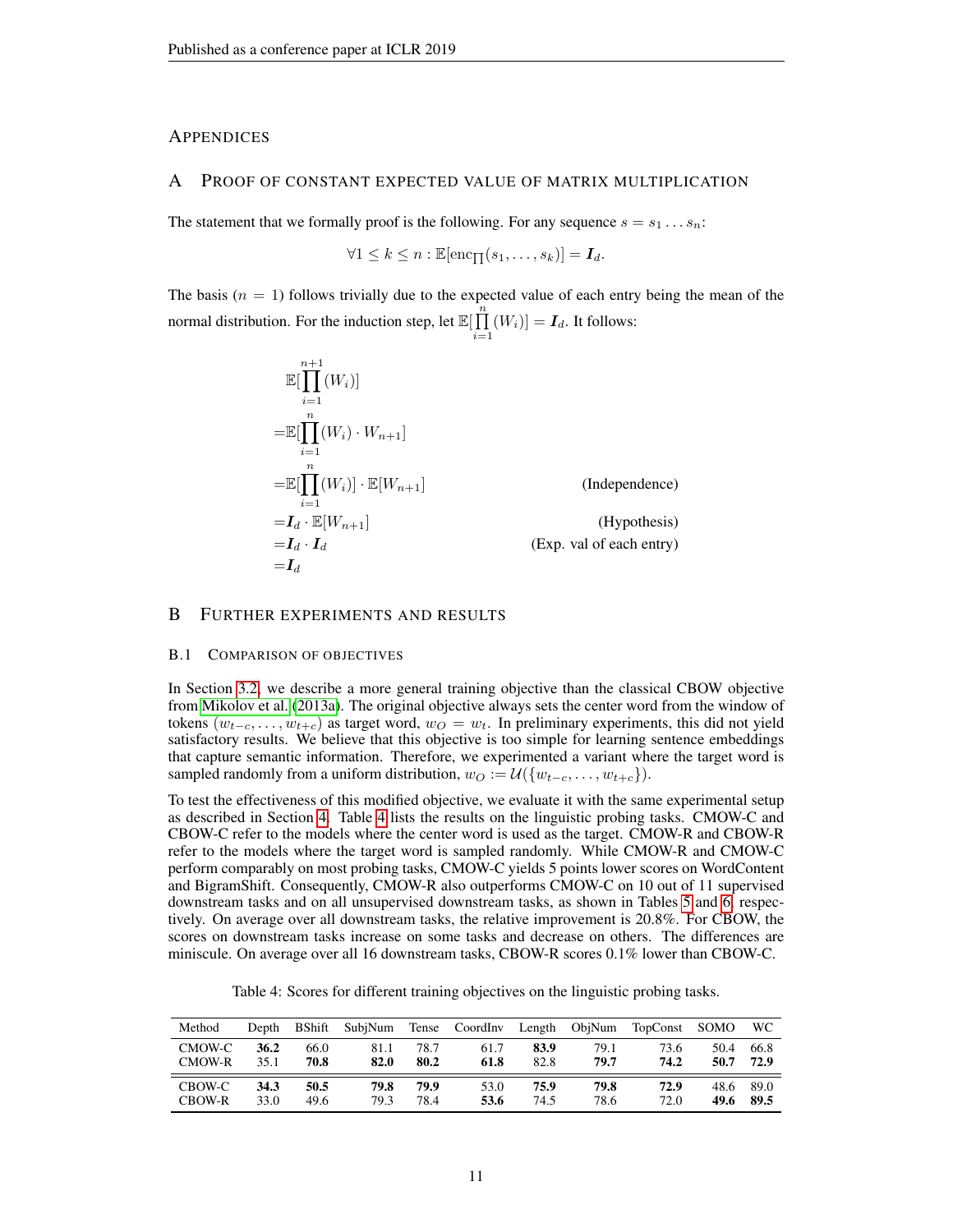<span id="page-11-1"></span>

| Method | <b>SUBJ</b> | CR.       |      |      |      |      | MR MPOA MRPC TREC SICK-E SST2 SST5 STS-B SICK-R |      |      |      |      |
|--------|-------------|-----------|------|------|------|------|-------------------------------------------------|------|------|------|------|
| CMOW-C |             | 85.9 72.1 | 69.4 | 87.0 | 71.9 | 85.4 | 74.2                                            | 73.8 | 37.6 | 54.6 | 71.3 |
| CMOW-R |             | 87.5 73.4 | 70.6 | 87.3 | 69.6 | 88.0 | 77.2                                            | 74.7 | 37.9 | 56.5 | 76.2 |
| CBOW-C | 90.0        | 79.3      | 74.6 | 87.5 | 72.9 | 85.0 | 80.0                                            | 78.4 | 41.0 | 60.5 | 79.2 |
| CBOW-R | 90.0        | 79.2      | 74.0 | 87.1 | 71.6 | 85.6 | 78.9                                            | 78.5 | 42.1 | 61.0 | 78.1 |

Table 5: Scores for different training objectives on the supervised downstream tasks.

<span id="page-11-2"></span>Table 6: Scores for different training objectives on the unsupervised downstream tasks.

| Method | <b>STS12</b> | STS <sub>13</sub> | STS <sub>14</sub> | <b>STS15</b> | <b>STS16</b> |
|--------|--------------|-------------------|-------------------|--------------|--------------|
| CMOW-C | 27.6         | 14.6              | 22.1              | 33.2         | 41.6         |
| CMOW-R | 39.2         | 31.9              | 38.7              | 49.7         | 52.2         |
| CBOW-C | 43.5         | 49.2              | 57.9              | 63.7         | 61.6         |
| CBOW-R | 43.5         | 50.0              | 57.7              | 63.2         | 61.0         |

### <span id="page-11-0"></span>B.2 INITIALIZATION STRATEGY

In Section [3.3,](#page-3-1) we present a novel random initialization strategy. We argue why it is more adequate for training CMSMs than classic strategies that initialize all parameters with random values close to zero, and use it in our experiments to train CMOW.

To verify the effectiveness of our initialization strategy empirically, we evaluate it with the same experimental setup as described in Section [4.](#page-4-0) The only difference is the initialization strategy, where we include Glorot initialization [\(Glorot & Bengio, 2010\)](#page-8-13) and the standard initialization from  $\mathcal{N}(0, 0.1)$ . Table [7](#page-11-3) shows the results on the probing tasks. While Glorot achieves slightly better results on BShift and TopConst, CMOW's ability to memorize word content is improved by a wide margin by our initialization strategy. This again affects the downstream performance as shown in Table [8](#page-12-0) and [9,](#page-12-1) respectively: 7 out of 11 supervised downstream tasks and 4 out of 5 unsupervised downstream tasks improve. On average, the relative improvement of our strategy compared to Glorot initialization is 2.8%.

Table 7: Scores for initialization strategies on probing tasks.

<span id="page-11-3"></span>

| Initialization Depth BShift SubjNum Tense CoordInv Length ObjNum TopConst SOMO WC |      |      |      |      |      |      |      |      |           |           |
|-----------------------------------------------------------------------------------|------|------|------|------|------|------|------|------|-----------|-----------|
| $\mathcal{N}(0,0.1)$                                                              | 29.7 | 71.5 | 82.0 | 78.5 | 60.1 | 80.5 | 76.3 | 74.7 | 51.3 52.5 |           |
| Glorot                                                                            | 31.3 | 72.3 | 81.8 | 78.7 | 59.4 | 81.3 | 76.6 | 74.6 |           | 50.4 57.0 |
| Our paper                                                                         | 35.1 | 70.8 | 82.0 | 80.2 | 61.8 | 82.8 | 79.7 | 74.2 | 50.7      | 72.9      |